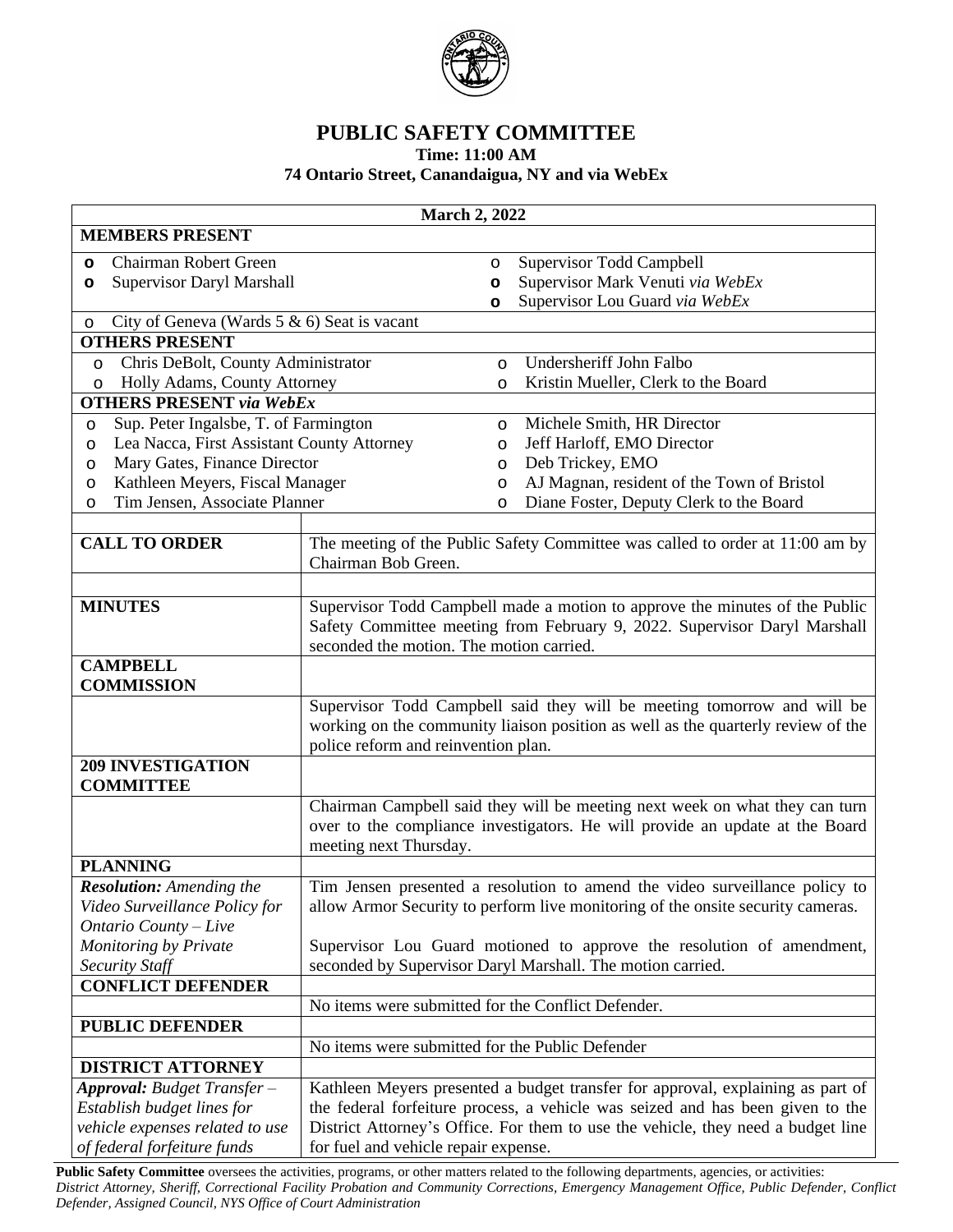|                                                                                                                                                                                                                                                                                                                                                           | Supervisor Todd Campbell motioned to approve the budget transfer, seconded                                                                                                                                                                                                                                                                                                                                                                                                                                                                                                                                                                                                                                                                                                                                                                                                      |  |
|-----------------------------------------------------------------------------------------------------------------------------------------------------------------------------------------------------------------------------------------------------------------------------------------------------------------------------------------------------------|---------------------------------------------------------------------------------------------------------------------------------------------------------------------------------------------------------------------------------------------------------------------------------------------------------------------------------------------------------------------------------------------------------------------------------------------------------------------------------------------------------------------------------------------------------------------------------------------------------------------------------------------------------------------------------------------------------------------------------------------------------------------------------------------------------------------------------------------------------------------------------|--|
|                                                                                                                                                                                                                                                                                                                                                           | by Supervisor Daryl Marshall. The motion carried.                                                                                                                                                                                                                                                                                                                                                                                                                                                                                                                                                                                                                                                                                                                                                                                                                               |  |
| <b>PROBATION</b>                                                                                                                                                                                                                                                                                                                                          |                                                                                                                                                                                                                                                                                                                                                                                                                                                                                                                                                                                                                                                                                                                                                                                                                                                                                 |  |
| <b>EMERGENCY</b>                                                                                                                                                                                                                                                                                                                                          | No items submitted for Probation.                                                                                                                                                                                                                                                                                                                                                                                                                                                                                                                                                                                                                                                                                                                                                                                                                                               |  |
| <b>MANAGEMENT</b>                                                                                                                                                                                                                                                                                                                                         |                                                                                                                                                                                                                                                                                                                                                                                                                                                                                                                                                                                                                                                                                                                                                                                                                                                                                 |  |
|                                                                                                                                                                                                                                                                                                                                                           | No items were submitted for Emergency Management.                                                                                                                                                                                                                                                                                                                                                                                                                                                                                                                                                                                                                                                                                                                                                                                                                               |  |
| <b>OFFICE OF SHERIFF</b>                                                                                                                                                                                                                                                                                                                                  |                                                                                                                                                                                                                                                                                                                                                                                                                                                                                                                                                                                                                                                                                                                                                                                                                                                                                 |  |
| <b>Resolution:</b> Fixing Date and<br>Notice for the Public Hearing on<br>Local Law No. 1 (Intro.) of 2022<br>entitled "A Local Law<br><b>Establishing Residency</b><br><b>Requirements for County Police</b><br><b>Officers and Superseding Public</b><br>Officers Law Section 3(1) and<br>Local Law 8 of 1999, As<br>Amended by Local Law 1 of<br>2016" | Holly Adams presented a resolution to set the public hearing for a local law to<br>establish residency requirements for the County Police Officers.<br>Supervisor Daryl Marshall motioned to approve the setting of the public hearing<br>resolution, seconded by Supervisor Todd Campbell. The motion carried.                                                                                                                                                                                                                                                                                                                                                                                                                                                                                                                                                                 |  |
| <b>Resolution:</b> Authorization to<br>Reject Bid (B22034) for<br>Replacement of Outboard Motors                                                                                                                                                                                                                                                          | Undersheriff Falbo presented a resolution to reject bid B22034 to replace the<br>outboard motors.                                                                                                                                                                                                                                                                                                                                                                                                                                                                                                                                                                                                                                                                                                                                                                               |  |
|                                                                                                                                                                                                                                                                                                                                                           | Supervisor Todd Campbell motioned to approve the resolution of rejection of<br>bid, seconded by Supervisor Daryl Marshall. The motion carried.                                                                                                                                                                                                                                                                                                                                                                                                                                                                                                                                                                                                                                                                                                                                  |  |
| <b>Resolution:</b> Authorize Extension<br>Agreement with the Town of<br>Canandaigua Onanda Park<br>Boathouse and Office - Ontario<br>County Office of Sheriff                                                                                                                                                                                             | Undersheriff Falbo presented a resolution to extend the agreement tithe tow<br>Town of Canandaigua Onanda Park boathouse and office use through December<br>31, 2022.                                                                                                                                                                                                                                                                                                                                                                                                                                                                                                                                                                                                                                                                                                           |  |
|                                                                                                                                                                                                                                                                                                                                                           | Supervisor Daryl Marshall motioned to approve the resolution of extension,<br>seconded by Supervisor Lou Guard. The motion carried.                                                                                                                                                                                                                                                                                                                                                                                                                                                                                                                                                                                                                                                                                                                                             |  |
| <b>Resolution:</b> Authorizing Contract<br>with Lexipol, $LLC-Office$ of<br>Sheriff                                                                                                                                                                                                                                                                       | Undersheriff Falbo presented a resolution to contract with Lexipol, LLC for<br>assistance related to updating the policies and procedures of the Sheriff's Office.                                                                                                                                                                                                                                                                                                                                                                                                                                                                                                                                                                                                                                                                                                              |  |
|                                                                                                                                                                                                                                                                                                                                                           | Supervisor Todd Campbell motioned to approve the resolution to contract with<br>Lexipol, seconded by Supervisor Daryl Marshall.                                                                                                                                                                                                                                                                                                                                                                                                                                                                                                                                                                                                                                                                                                                                                 |  |
| <b>Resolution:</b> Authorization to<br>Contract with Jay A. Supnick,<br>PhD, dba Law Enforcement<br>Psychological Associates (LEPA)<br><b>Ontario County Sheriff's Office</b>                                                                                                                                                                             | Undersheriff Falbo presented a resolution to contract with Dr. Supnick<br>explaining the RFP went out and he was the only response. The contract would<br>be through December 31, 2024.                                                                                                                                                                                                                                                                                                                                                                                                                                                                                                                                                                                                                                                                                         |  |
|                                                                                                                                                                                                                                                                                                                                                           | Supervisor Mark Venuti motioned to approve the resolution, seconded by<br>Supervisor Lou Guard.                                                                                                                                                                                                                                                                                                                                                                                                                                                                                                                                                                                                                                                                                                                                                                                 |  |
|                                                                                                                                                                                                                                                                                                                                                           | Supervisor Daryl Marshall asked why it is a three-year contract. Michele Smith<br>explained that purchasing puts RFPs out for three-year terms due to the work<br>involved in an RFP. Supervisor Marshall said the committee has made it aware<br>that they are uncomfortable with this individual. Based on the committee's<br>concern, the most they would want to do is a year. Ms. Smith responded that this<br>is a decreasing field of expertise and the requirement that went into law is<br>causing providers to be swamped. After extensive discussion, Supervisor Venuti<br>and Supervisor Guard withdrew their motions.<br>It was requested that Purchasing attend the next meeting to answer the<br>committee's questions on who, where, and how the RFP was put out there. The<br>resolution would need to be amended to contract for only one year and not three. |  |